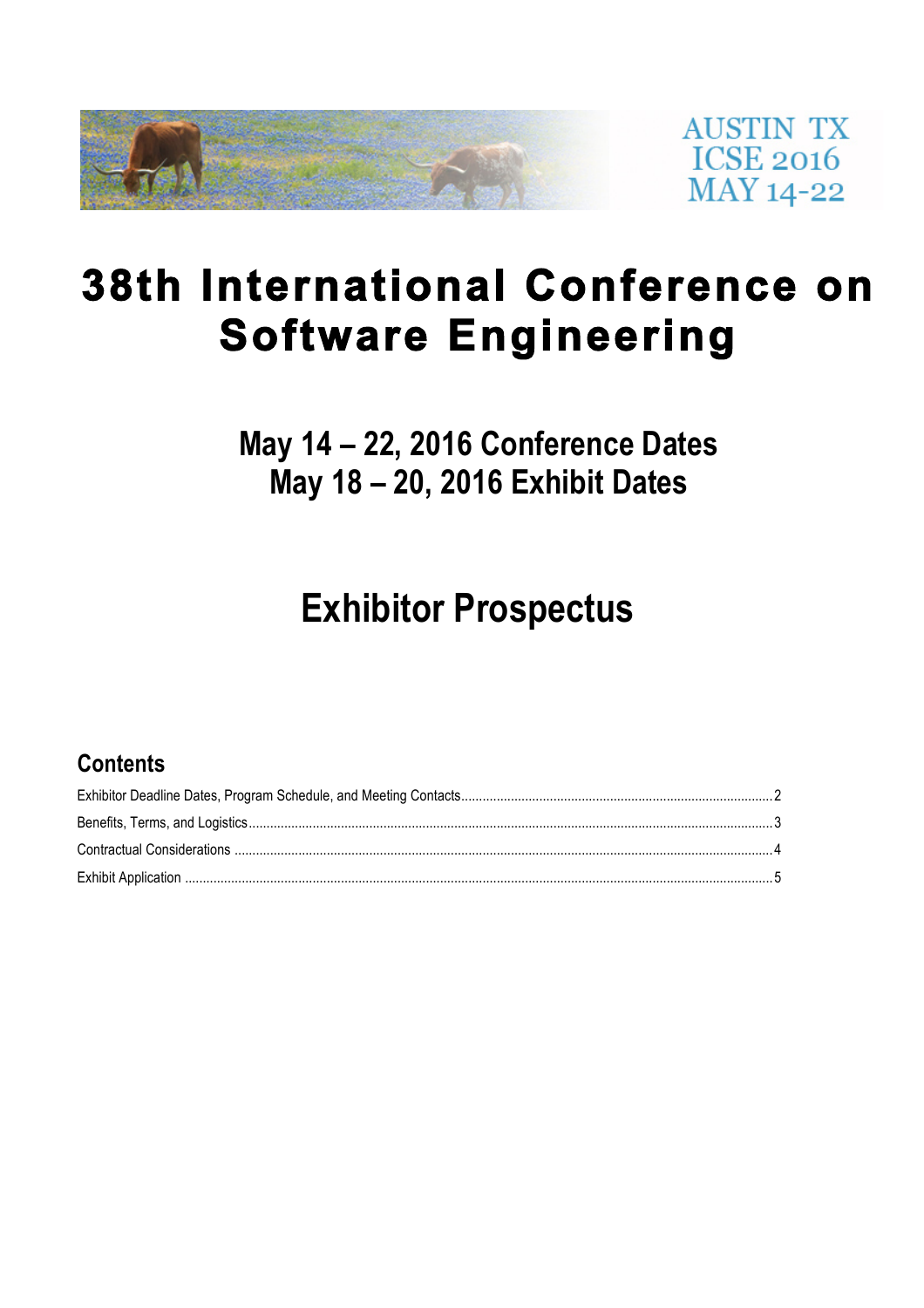**ICSE 2016 May 14 – 22, 2016 Austin, TX, USA**

### **VENUE (Main Conference and Exhibition)**

*Rennaisance Austin Hotel 9721 Arboretum Boulevard Austin, Texas 78759 USA* 

## **DEADLINES**

*Friday, March 11, 2016* – Deadline for Application and Full Payment

*Friday, March 18, 2016* – Space Assignments emailed

*Friday, March 25, 2016* – No Refunds for Cancellation after this date – Exhibitor Staff Registration Form due

– Hotel Exhibitor Form due

## **MEETING CONTACTS**

*Conference General Chair* Laura Dillon http://www.cse.msu.edu/~ldillon

*Conference Finance Chair* Will Tracz http://will.tracz.org/

*Conference Hotel Facilitator* Larry Waggoner Larry.Waggoner@renaissancehotels.com

*Applications to:* ldillon@cse.msu.edu (PDF) +1 517 432 1061 (fax)

*General Information* See http://2016.icse-conferences.org

## **PRELIMINARY PROGRAM SCHEDULE**

*Tuesday, May 17, 2016* **Exhibits Installation 10:00 am or after**

*Wednesday, May 18, 2016* **Exhibit Area Hours 9:30 am - 4:00 pm** Morning Session Break with Exhibitors Lunch Afternoon Session Break with Exhibitors

*Thursday, May 19, 2016* **Exhibit Area Hours 9:30 am - 4:00 pm** Morning Session Break with Exhibitors Lunch Afternoon Session Break with Exhibitors

*Friday, May 20, 2016* **Exhibit Area Hours 9:30 am - 4:00 pm** Morning Session Break with Exhibitors Lunch Afternoon Session Break with Exhibitors

*Friday, May 20, 2016* **Exhibits Dismantle 4:15-6:00 pm**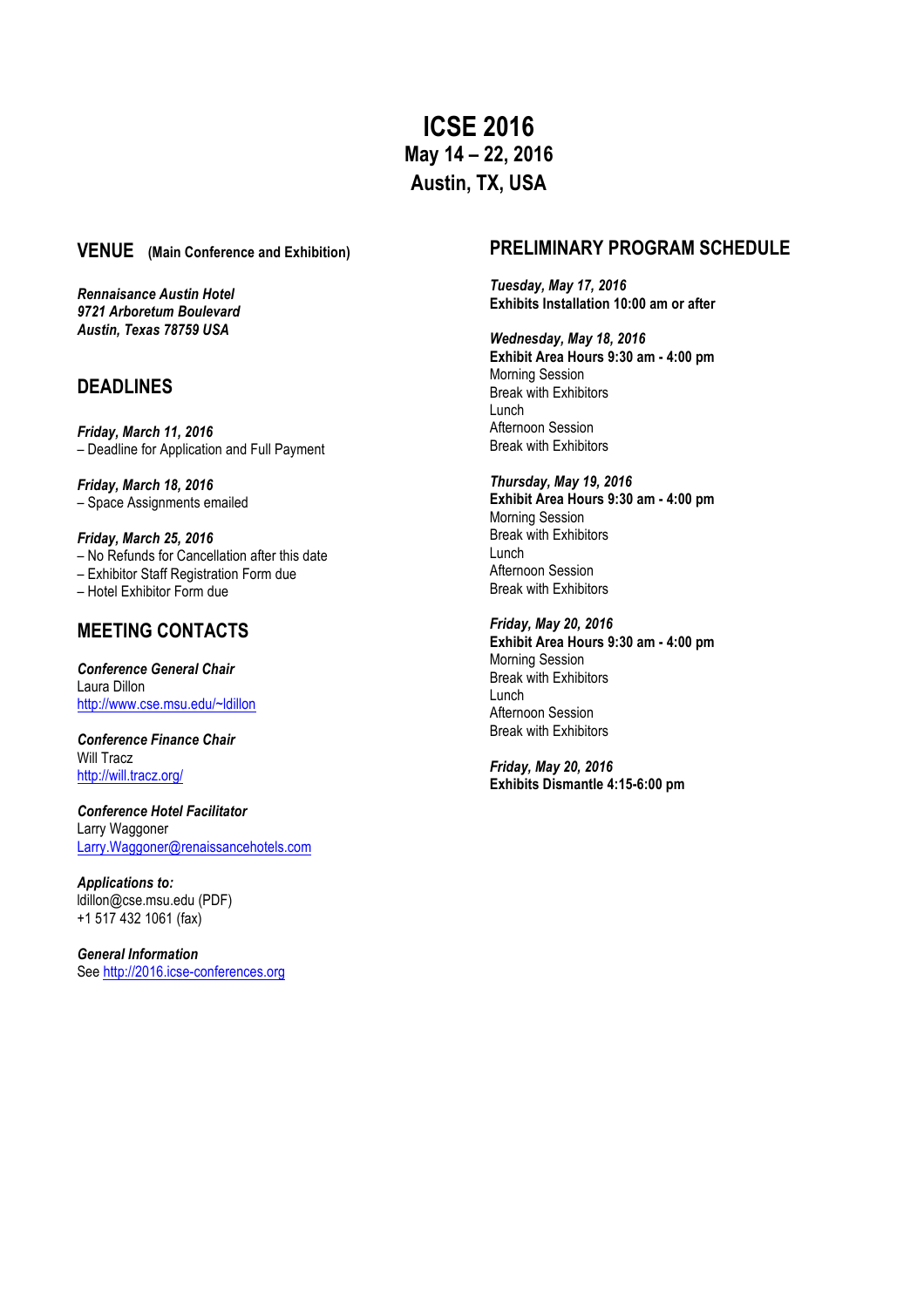## *Benefits, Terms, and Logistics*

The following rules and regulations governing the exhibit under the auspices of the ICSE 2016 Conference are part of the application for space and constitute a contract between the Exhibitor and the Conference. They have been formulated in the best interest of the Exhibitor and full cooperation of the Exhibitor in their observance is asked. Any detail not specified is subject to decision by the General Chair of the Conference.

#### *Application for Space*

The application for space, along with credit card information for full payment, should be returned to ICSE 2016 by Friday, March 11, 2016**.** Total exhibition space is limited. Should ICSE 2016 receive more applications than can be honored, space will be assigned on a first-come-first served basis. The Exhibitor agrees to accept the space assigned. ICSE 2016 Conference reserves the right to modify the designated exhibit space in the event that a change in the original assignment is necessary.

The acceptance of the application by ICSE 2016 Conference and full payment for rental charges constitutes a contract. A completed application for space with credit card number, expiration date, and signature and all other requested information must be submitted in PDF by email or by facsimile. **Telephone requests will not be honored.**

#### *Exhibits - What is an exhibit slot and what is included with your exhibit fee?*

An exhibit slot includes a 6' table and two chairs. Wireless Internet will be provided by ICSE 2016. Exhibitors are responsible for any further equipment.

For shared, unattended tables, exhibitor will be allocated up to half of a 6' table.

#### *Space Rental Fees*

One slot: USD 1000 Two slots: USD 1800 Shared, unattended table: USD 450

For corporate donors of ICSE 2016, special rates apply. Gold level: 2 slots free; Silver and Bronze levels: 1 slot free.

#### *Terms of Payment*

Payment by check or credit card is due by Friday, March 11, 2016. See application for information regarding payment.

#### *Cancellations and Refunds*

Exhibitors are requested to notify the ICSE 2016 General Chair Laura Dillon, by fax at +1 517 432 1061 and by email at ldillon@cse.msu.edu with cancellations. Cancellations are not effective until they have been submitted in writing to the ICSE 2016 General Chair. The date the Exhibitor's written notice of cancellation is received will be the official cancellation date. Cancellation of space by Friday, March 25, 2016 will result in a penalty of 50% of the total cost of the space assigned. Cancellation of space after Friday, March 25, 2016 will result in **NO REFUND**.

Space reductions are considered cancellations and are subject to cancellation fees. The ICSE 2016 Conference reserves the right, at its option, to reassign a cancelled table regardless of the cancellation rate assessed.

Refunds will not be granted after Friday, March 25, 2016.

#### *Failure to Occupy Space*

Any Exhibitor failing to occupy space is not relieved of the obligation to pay full rental price for space. The Conference shall have the right to use exhibit space as it sees fit, if the space is not occupied by the scheduled exhibit opening, unless prior alternative arrangements have been agreed upon.

Subletting of space is not permitted.

#### *Exhibitor Staff Registration*

An exhibiting company is limited to two (2) complimentary Exhibitor Staff Registrations. Registration opens in January via the ICSE 2016 website (http://2016.icse-conferences.org). Exhibit staff must register by March 25, 2106. Registered exhibit staff receive a printed exhibitor badge, which provides access to the exhibit area only. Refreshments during breaks are included; lunches are *not* included. Exhibit staff wishing full access to conference facilities, including attending conference sessions, must also register for the conference at the regular registration rate. For shared, unattended tables, no badges will be issued.

#### *Operation of Exhibits*

ICSE 2016 reserves the right to restrict exhibits which, because of sound, method of operation, materials, content or any other reason are deemed objectionable, and also to prohibit or evict any exhibit as a whole.

Exhibits must be arranged so as not to obstruct the view or otherwise interfere with the displays of other Exhibitors. This restriction includes person(s), things, conduct, printed material, noise, or anything of a character that may be objectionable to the exhibit as a whole. In the event of such restriction or eviction, the ICSE 2016 Conference is not liable for any refunds, rentals or other exhibit expenses.

Pinning materials to walls, pillars, doors or similar is not allowed.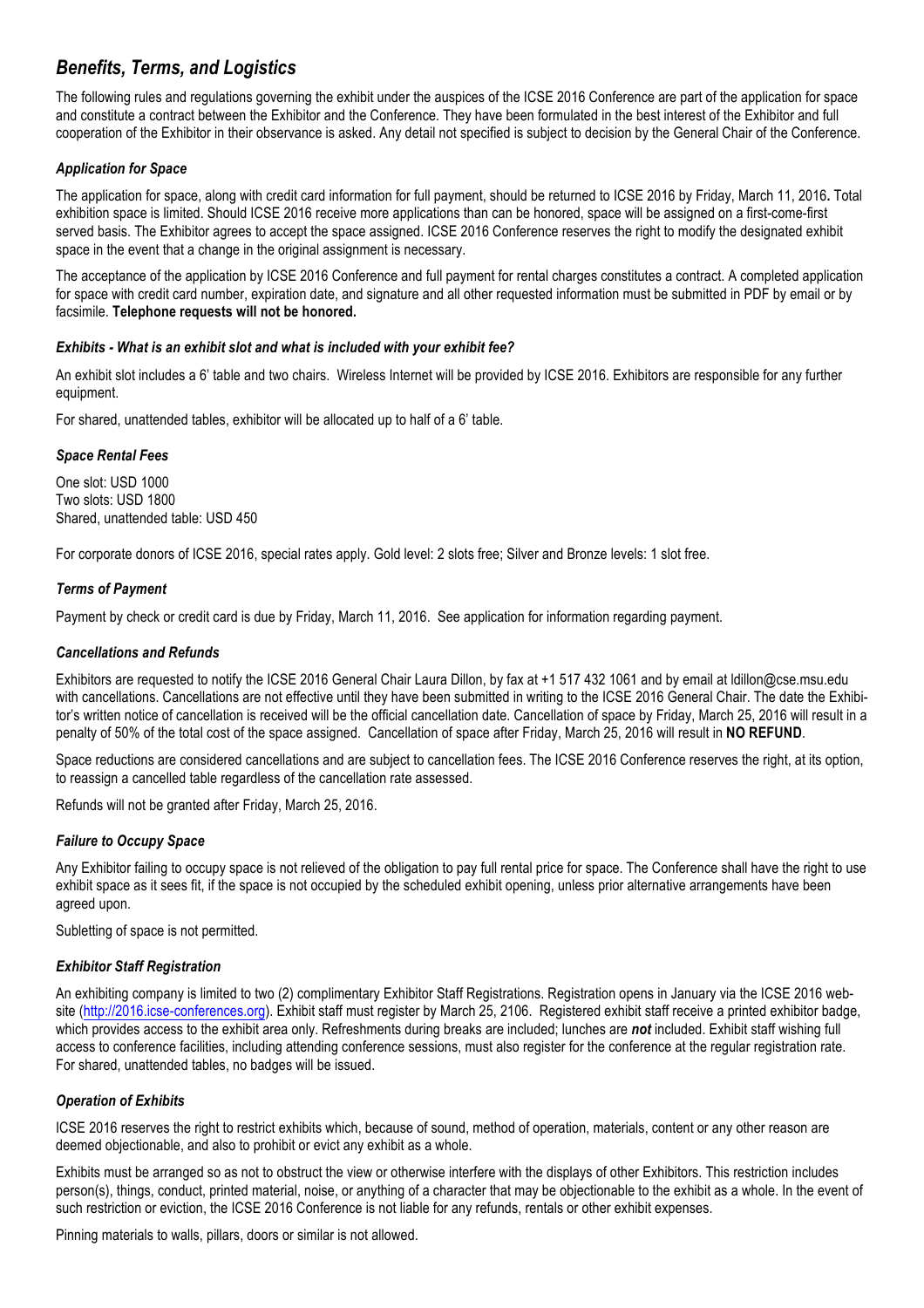#### *Hotel Exhibitor Request Form*

An exhibiting company must submit an Exhibitor Request form by March 25, 2016. The form may be downloaded from the ICSE 2016 Downloads page (http://2016.icse-conferences.org/downloads#exhibitors) or requested from Larry Waggoner. Please also send questions about the form to Larry Waggoner (Larry.Waggoner@renaissancehotels.com).

#### *Receiving and Storage of Materials*

Due to limited storage space, packages may be delivered to the hotel (3) working days prior to installation (May 17, 2016). To ensure that materials are sorted and delivered properly, please include the following information on all packages.

Example of shipping label:

Renaissance Austin Hotel 9721 Arboretum Blvd Austin, Tx 78759 Attn: Larry Waggoner ICSE 2016 (May 14-22) Number of boxes (i.e. 1 of 5, etc.)

Storage/Handling Fees:

Standard Size Boxes (up to 25 Lbs): \$10 per box \* Larger/Heavy Boxes (Between 25-50 pounds): \$15 per box \* Exhibitor Rolling Cases: \$20 per case \* Pallets: \$175 per pallet \*

\* Fees are subject to sales tax

### *Contractual Considerations*

#### *Violations*

As a condition for exhibiting, each Exhibitor shall agree to observe all policies.

#### *Insurance*

Insurance on all exhibits is the responsibility of the Exhibitor. The ICSE 2016 Conference will not assume any responsibility for property loss or damage to personal property, as stated in the section on Limitation of Liability. Exhibitors are advised and encouraged to carry insurance to cover their property against damage and loss, and public liability insurance for claims of injury to the person and property of others.

#### *Limitation of Liability*

Exhibitor agrees with ICSE 2016 that the ICSE 2016 Conference shall not be liable for any damage or liability of any kind or for any damage or injury to persons or property during the term of this agreement, from any cause whatsoever by reason of use, occupation and enjoyment of exhibit space by Exhibitor or any person thereon with the consent of Exhibitor and that Exhibitor will indemnify and hold harmless the ICSE 2016 Conference from all liability whatsoever, on account of such damage, or injury, whether or not caused by negligence or breach of an obligation by Exhibitor or its employees or representative.

#### *Catastrophe*

In the event of fire, strikes, or other unavoidable occurrence rendering the exhibit space unfit for use, provisions will be made for the exhibit elsewhere or a proper financial adjustment will be made to the exhibitor.